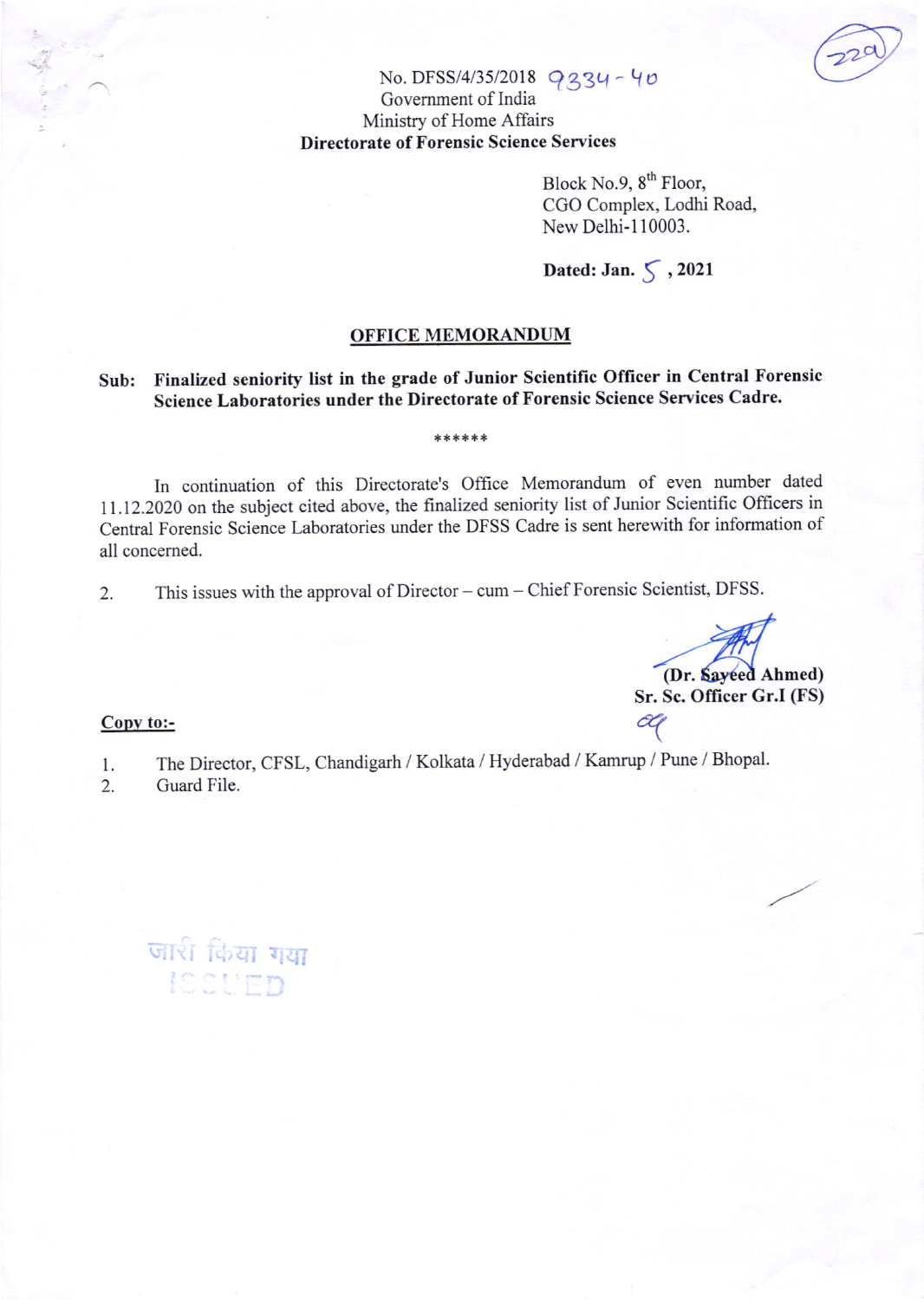FINALIZED SENIORITY LIST OF JUNIOR SCIENTIFIC OFFICERS (DISCIPLINE WISE),<br>CENTRAL FORENSIC SCIENCE LABORATORIES UNDER THE DFSS CADRE

| Ņ.                                                        |                                                      |                                |                                 |                                        |   |    |                   |  |               | No.                                                            |                      |  |
|-----------------------------------------------------------|------------------------------------------------------|--------------------------------|---------------------------------|----------------------------------------|---|----|-------------------|--|---------------|----------------------------------------------------------------|----------------------|--|
| $R$ Sc (Zooloov Rotany Chem.). M.<br>Shri P. Jaya Krishna | Ph. D. (Genetics).<br>NET-JRF, GATE (Life Sciences), | M. Sc. (Bio-technology), CSIR- | B. Sc. (Zoology, Botany, Chem), | Dr. Dhirendra Singh Yadav              |   |    |                   |  |               | Qualification                                                  | Name and Educational |  |
|                                                           |                                                      |                                |                                 | OBC                                    |   |    |                   |  |               | <b>SC/ST</b>                                                   | <b>Whether</b>       |  |
|                                                           |                                                      |                                |                                 |                                        |   |    |                   |  |               | Birth                                                          | Date of              |  |
| 16.09.66   07.09.90   02.02.15                            |                                                      |                                |                                 |                                        |   |    |                   |  | service       |                                                                | Date of              |  |
|                                                           |                                                      |                                |                                 | $12.10.80$   $10.04.12$   $10.04.2012$ |   | ō. | BIOLOGY DIVISION* |  | as JSO        |                                                                | Date of              |  |
| Promotee.                                                 |                                                      |                                | dated 14.6.2011                 | F.1/21(6)/2010-R.I                     |   |    |                   |  | were received | continuous   appointment   which recommendation   confirmation | UPSC Ref. No. vide   |  |
| 07.09.92<br>Lab. Asstt.                                   |                                                      |                                | <b>JSO</b>                      | 10.04.14                               |   |    |                   |  | & rank        |                                                                | Date of              |  |
| CFSL,<br>Pune                                             |                                                      |                                |                                 | CFSL,<br>Bhopal                        |   |    |                   |  |               | posting                                                        | Place of             |  |
| ١                                                         |                                                      |                                |                                 |                                        | l |    |                   |  |               |                                                                | <b>Remarks</b>       |  |

| 6.                                                                                             |                                                                           | S.                                                                                           | 4.                                                      |                                        | 3.                                                                                   |                       |                                                                    | Z.                   |                                                      |                                                                   |                                       |                |                   |
|------------------------------------------------------------------------------------------------|---------------------------------------------------------------------------|----------------------------------------------------------------------------------------------|---------------------------------------------------------|----------------------------------------|--------------------------------------------------------------------------------------|-----------------------|--------------------------------------------------------------------|----------------------|------------------------------------------------------|-------------------------------------------------------------------|---------------------------------------|----------------|-------------------|
| 1.                                                                                             |                                                                           |                                                                                              |                                                         |                                        |                                                                                      |                       |                                                                    |                      |                                                      |                                                                   |                                       |                |                   |
| Sh. Suneel Prajapati,<br>B. Sc. (Medical Lab. Technology,<br>Sub.- Microbiology, Biochemistry, | Ms. Suchitra,<br>M. Sc. (Microbiology).<br>B. Sc.(Chem., Botany, Zoology) | Mrs. S. Bhattacharya<br>Biology), M. Sc. (Microbiology)<br>B.Sc.(Zoology, Botany, Molecular- | Sh. A Mandi,<br>B.SC (Zoology, Botany,<br>Anthropology) | Biotechnology), Ph.D<br>Biotechnology) | Sh. Devinder Kumar<br>Fish & Fisheries), M. Sc.<br>B. Sc.(Chem., Zoology, Industrial | Anthropology).        | Sc.(Human Genetics & Physical<br>B. Sc. (Zoology Botany Chem.), M. | Shri P. Jaya Krishna | Ph. D. (Genetics).<br>NET-JRF, GATE (Life Sciences), | M. Sc. (Bio-technology), CSIR-<br>B. Sc. (Zoology, Botany, Chem), | Dr. Dhirendra Singh Yadav             |                |                   |
| OBC                                                                                            | I                                                                         | I                                                                                            | ST                                                      |                                        |                                                                                      | ł                     |                                                                    |                      |                                                      |                                                                   | OBC                                   | ω              |                   |
| 06.08.87                                                                                       | 12.10.89                                                                  | 25.11.66                                                                                     | 19.04.63                                                |                                        |                                                                                      | 19.03.81              |                                                                    | 16.09.66             |                                                      |                                                                   | 12.10.80                              | $\overline{4}$ |                   |
| 29.06.2020                                                                                     |                                                                           | 21.04.92                                                                                     | 10.12.90                                                |                                        | (WV)                                                                                 | 05.12.16              |                                                                    | 02.09.90             |                                                      |                                                                   | 10.04.12                              |                | BIOLOGY DIVISION* |
| 29.06.2020                                                                                     | 01.10.2020 01.10.2020                                                     | 28.12.18<br>(NV)                                                                             | 31.12.18                                                |                                        | (WV)                                                                                 | 05.12.16              |                                                                    | 02.02.15             |                                                      |                                                                   | 10.04.2012                            | 0.             |                   |
| F.1/74(8)/2018-R.II<br>dated 10.02.2020                                                        | dated 10.02.2020                                                          | DFSS/4/24/2016/3829<br>F.1/74(8)/2018-R.II<br>$-41 dt$ : 27.12.18                            | DFSS/4/24/2016/3829<br>$-41$ dt. 27.12.18               |                                        | dated 22.03.16                                                                       | F.1/188(28)/2015-R.II |                                                                    | Promotee             |                                                      |                                                                   | F.1/21(6)/2010-R.I<br>dated 14.6.2011 | 7.             |                   |
| $\mathbf{H}$                                                                                   | $\vert \, \vert$                                                          | Lab. Asstt.<br>21.04.94                                                                      | Lab.Asstt<br>07.06.93                                   |                                        |                                                                                      | $\vert \, \vert$      | Lab. Asstt.                                                        | 07.09.92             |                                                      |                                                                   | 10.04.14<br><b>OSI</b>                | $\infty$       |                   |
| Pune                                                                                           | <b>Bhopal</b><br>CFSL,                                                    | Kolkata<br>CFSL,<br>CFSL,                                                                    | Kamrup                                                  | CFSL,                                  | Chandigarh                                                                           | CFSL,                 |                                                                    | CFSL,<br>Pune        |                                                      |                                                                   | <b>Bhopal</b><br>CFSL,                | $\circ$        |                   |
|                                                                                                | $\mathsf{I}$                                                              | $\mathbf{I}$<br>ł                                                                            |                                                         | I                                      |                                                                                      | I                     |                                                                    | I                    |                                                      |                                                                   | $\mathfrak l$                         | ΙÓ.            |                   |

\* The finalized Seniority List of Biology Division is subject to the final outcome of the OA No 200/1096/2018 titled "Dr. Dhirendra Singh Yadav vs. MHA &<br>Ors."

 $\overline{1}$ 

822